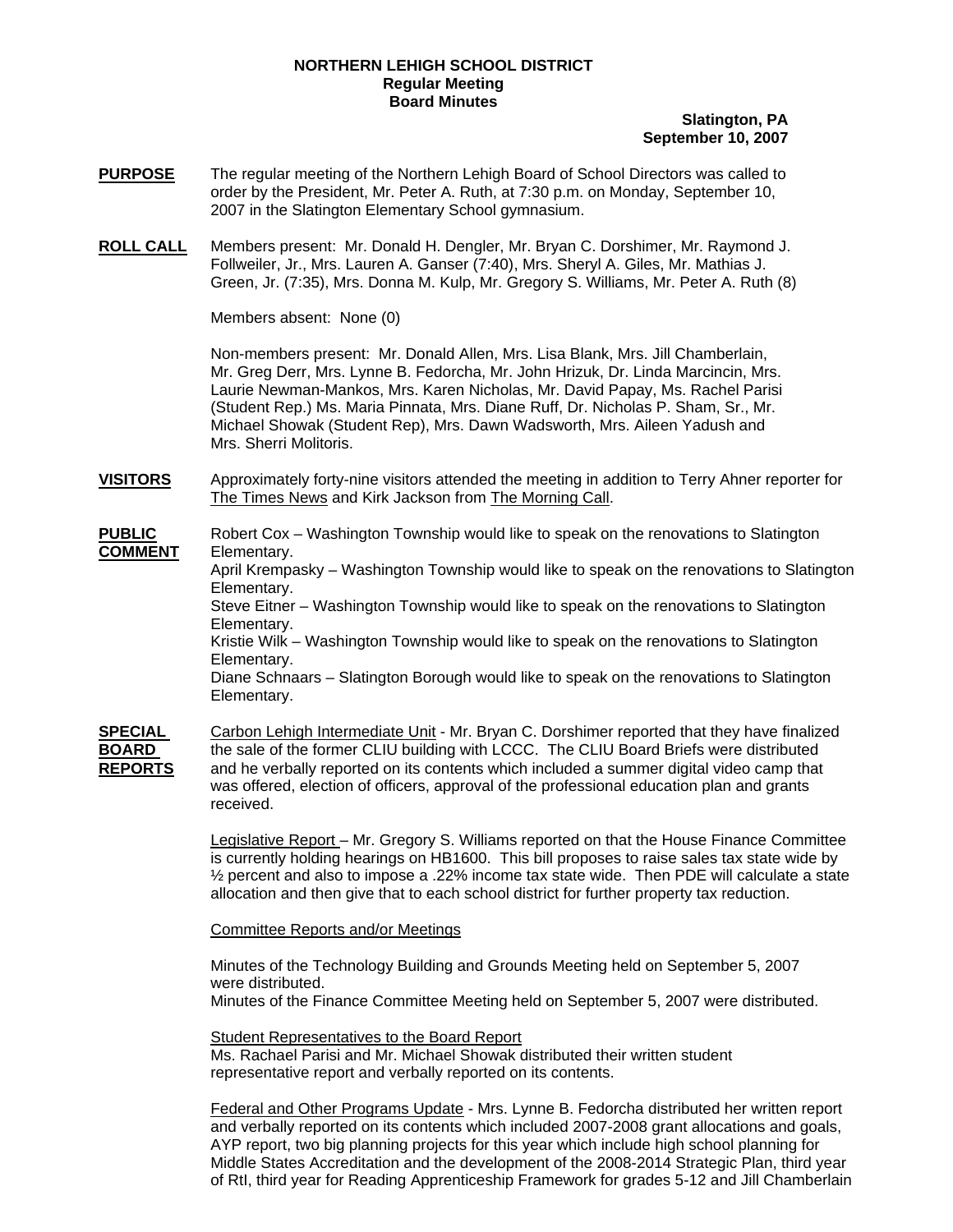| 2007.                               |                                                                    |                                                                                                                                                                                                                                                                                                                                      |                                                                                                                                                                                                                                                                                                                                                                                                                                                                                                                                                                                                                                                                                                                                                                                                                                                                                                                                                                                                                                                                                                                                                                                                                                                                                                                                                                                                                                                                                                                                                                                                                                                                                                                                                                                                                                                                                                                                                                                                                                                                                                                                                                                                                                                                                                                                                                                                                                                                                                                                                                                                                                                                                                                                                                                                                                                                                                                                                                             |
|-------------------------------------|--------------------------------------------------------------------|--------------------------------------------------------------------------------------------------------------------------------------------------------------------------------------------------------------------------------------------------------------------------------------------------------------------------------------|-----------------------------------------------------------------------------------------------------------------------------------------------------------------------------------------------------------------------------------------------------------------------------------------------------------------------------------------------------------------------------------------------------------------------------------------------------------------------------------------------------------------------------------------------------------------------------------------------------------------------------------------------------------------------------------------------------------------------------------------------------------------------------------------------------------------------------------------------------------------------------------------------------------------------------------------------------------------------------------------------------------------------------------------------------------------------------------------------------------------------------------------------------------------------------------------------------------------------------------------------------------------------------------------------------------------------------------------------------------------------------------------------------------------------------------------------------------------------------------------------------------------------------------------------------------------------------------------------------------------------------------------------------------------------------------------------------------------------------------------------------------------------------------------------------------------------------------------------------------------------------------------------------------------------------------------------------------------------------------------------------------------------------------------------------------------------------------------------------------------------------------------------------------------------------------------------------------------------------------------------------------------------------------------------------------------------------------------------------------------------------------------------------------------------------------------------------------------------------------------------------------------------------------------------------------------------------------------------------------------------------------------------------------------------------------------------------------------------------------------------------------------------------------------------------------------------------------------------------------------------------------------------------------------------------------------------------------------------------|
|                                     |                                                                    |                                                                                                                                                                                                                                                                                                                                      |                                                                                                                                                                                                                                                                                                                                                                                                                                                                                                                                                                                                                                                                                                                                                                                                                                                                                                                                                                                                                                                                                                                                                                                                                                                                                                                                                                                                                                                                                                                                                                                                                                                                                                                                                                                                                                                                                                                                                                                                                                                                                                                                                                                                                                                                                                                                                                                                                                                                                                                                                                                                                                                                                                                                                                                                                                                                                                                                                                             |
| Shafer.                             |                                                                    |                                                                                                                                                                                                                                                                                                                                      |                                                                                                                                                                                                                                                                                                                                                                                                                                                                                                                                                                                                                                                                                                                                                                                                                                                                                                                                                                                                                                                                                                                                                                                                                                                                                                                                                                                                                                                                                                                                                                                                                                                                                                                                                                                                                                                                                                                                                                                                                                                                                                                                                                                                                                                                                                                                                                                                                                                                                                                                                                                                                                                                                                                                                                                                                                                                                                                                                                             |
|                                     |                                                                    |                                                                                                                                                                                                                                                                                                                                      |                                                                                                                                                                                                                                                                                                                                                                                                                                                                                                                                                                                                                                                                                                                                                                                                                                                                                                                                                                                                                                                                                                                                                                                                                                                                                                                                                                                                                                                                                                                                                                                                                                                                                                                                                                                                                                                                                                                                                                                                                                                                                                                                                                                                                                                                                                                                                                                                                                                                                                                                                                                                                                                                                                                                                                                                                                                                                                                                                                             |
|                                     |                                                                    |                                                                                                                                                                                                                                                                                                                                      |                                                                                                                                                                                                                                                                                                                                                                                                                                                                                                                                                                                                                                                                                                                                                                                                                                                                                                                                                                                                                                                                                                                                                                                                                                                                                                                                                                                                                                                                                                                                                                                                                                                                                                                                                                                                                                                                                                                                                                                                                                                                                                                                                                                                                                                                                                                                                                                                                                                                                                                                                                                                                                                                                                                                                                                                                                                                                                                                                                             |
| <b>Camille Vernarr</b><br>Lora Krum | <b>Elementary Band Advisor</b><br><b>Elementary Chorus Advisor</b> | \$<br>\$                                                                                                                                                                                                                                                                                                                             | 747.32<br>560.48                                                                                                                                                                                                                                                                                                                                                                                                                                                                                                                                                                                                                                                                                                                                                                                                                                                                                                                                                                                                                                                                                                                                                                                                                                                                                                                                                                                                                                                                                                                                                                                                                                                                                                                                                                                                                                                                                                                                                                                                                                                                                                                                                                                                                                                                                                                                                                                                                                                                                                                                                                                                                                                                                                                                                                                                                                                                                                                                                            |
| school year.                        |                                                                    |                                                                                                                                                                                                                                                                                                                                      |                                                                                                                                                                                                                                                                                                                                                                                                                                                                                                                                                                                                                                                                                                                                                                                                                                                                                                                                                                                                                                                                                                                                                                                                                                                                                                                                                                                                                                                                                                                                                                                                                                                                                                                                                                                                                                                                                                                                                                                                                                                                                                                                                                                                                                                                                                                                                                                                                                                                                                                                                                                                                                                                                                                                                                                                                                                                                                                                                                             |
|                                     |                                                                    |                                                                                                                                                                                                                                                                                                                                      |                                                                                                                                                                                                                                                                                                                                                                                                                                                                                                                                                                                                                                                                                                                                                                                                                                                                                                                                                                                                                                                                                                                                                                                                                                                                                                                                                                                                                                                                                                                                                                                                                                                                                                                                                                                                                                                                                                                                                                                                                                                                                                                                                                                                                                                                                                                                                                                                                                                                                                                                                                                                                                                                                                                                                                                                                                                                                                                                                                             |
|                                     |                                                                    |                                                                                                                                                                                                                                                                                                                                      |                                                                                                                                                                                                                                                                                                                                                                                                                                                                                                                                                                                                                                                                                                                                                                                                                                                                                                                                                                                                                                                                                                                                                                                                                                                                                                                                                                                                                                                                                                                                                                                                                                                                                                                                                                                                                                                                                                                                                                                                                                                                                                                                                                                                                                                                                                                                                                                                                                                                                                                                                                                                                                                                                                                                                                                                                                                                                                                                                                             |
|                                     |                                                                    | meet on the second Tuesday of the month in the board room.<br>Superintendent's Report - Dr. Nicholas P. Sham, Sr.<br>Third Day Enrollment Report was distributed.<br>approves the following personnel items:<br>salary increase for the 2007-2008 school year:<br>Michele Custer - \$1.50 per hour<br>Nancy Wagner - \$1.00 per hour | has been trained as a district trainer, emphasizing technology integration into our<br>framework, OnHandsSchool and PowerGrade. She also stated that board members<br>invited to attend the Safe School and Professional Development Committee Meetings which<br>Mrs. Kulp asked if we have applied for the High Schools Of The Future grant.<br>Mrs. Fedorcha stated that grant has not been applied for yet because it is such a cumbersome<br>grant and they do not feel they are ready yet for everything that is involved in that grant.<br>Mr. Dorshimer stated that he saw in the newspaper this week that in the year 2006 approximately<br>57% of our students were not proficient on the PSSA in math and reading. We were one<br>two school districts in the Lehigh Valley that did not hit any type of goal.<br>Mrs. Fedorcha stated that the AYP is a measurement of the PSSA results. She further stated that<br>we did not meet the target with our IEP population. The IEP population made AYP through Safe<br>Harbor which means that they made enough gains but did not hit the reading and math bench<br>Dr. Sham reminded the Board that the October 1, 2007 Board Meeting will be held at LCTI.<br>Dinner will start at 5:30 and regular school board meeting will begin at 7:30. Board members<br>administrator's who would like to attend dinner should contact Sherri Molitoris by September 21,<br>Dr. Sham recognized the following staff members who retired from our district this year and<br>presented them with a gift. They were James A. Brown, Sr., Susanne M. Christman, Terry A.<br>Jenkins, Janet E. Kern, Lorraine E. Marsh, Deborah R. Moreira, Larry C. Parry, and MaryAnne<br>He addressed a question that was raised by Mrs. Kulp at the Buildings and Grounds meeting the<br>other night which was, could the board room/administrative area be renovated into classrooms to<br>reduce the cost of the actual project. After talking with Barry Brobst it would be much more costly<br>to renovate that area then building the classroom space. When you renovate as opposed<br>building new there is a different formula for the amount of reimbursement you get from the<br>Administration offices would have to be located in a different place and if that would involve<br>construction of a new administration building, that is not reimbursable.<br>Mr. Dorshimer made a motion, which was seconded by Mrs. Ganser, that the Board of<br>Approve the request of employee #2840, Slatington Elementary teacher, to take a twelve week<br>family medical leave beginning on November 1, 2007. She plans to return to her current<br>teaching position on or about January 28, 2008, the first day of the second semester of the<br>Acknowledge the following instructional aides who have completed the requirements per the<br>Memorandum of Understanding for the Educational Support Staff that would entitle them to a |

Substitute-Approve the following substitute teachers for the 2007-2008 school year at the 2007-2008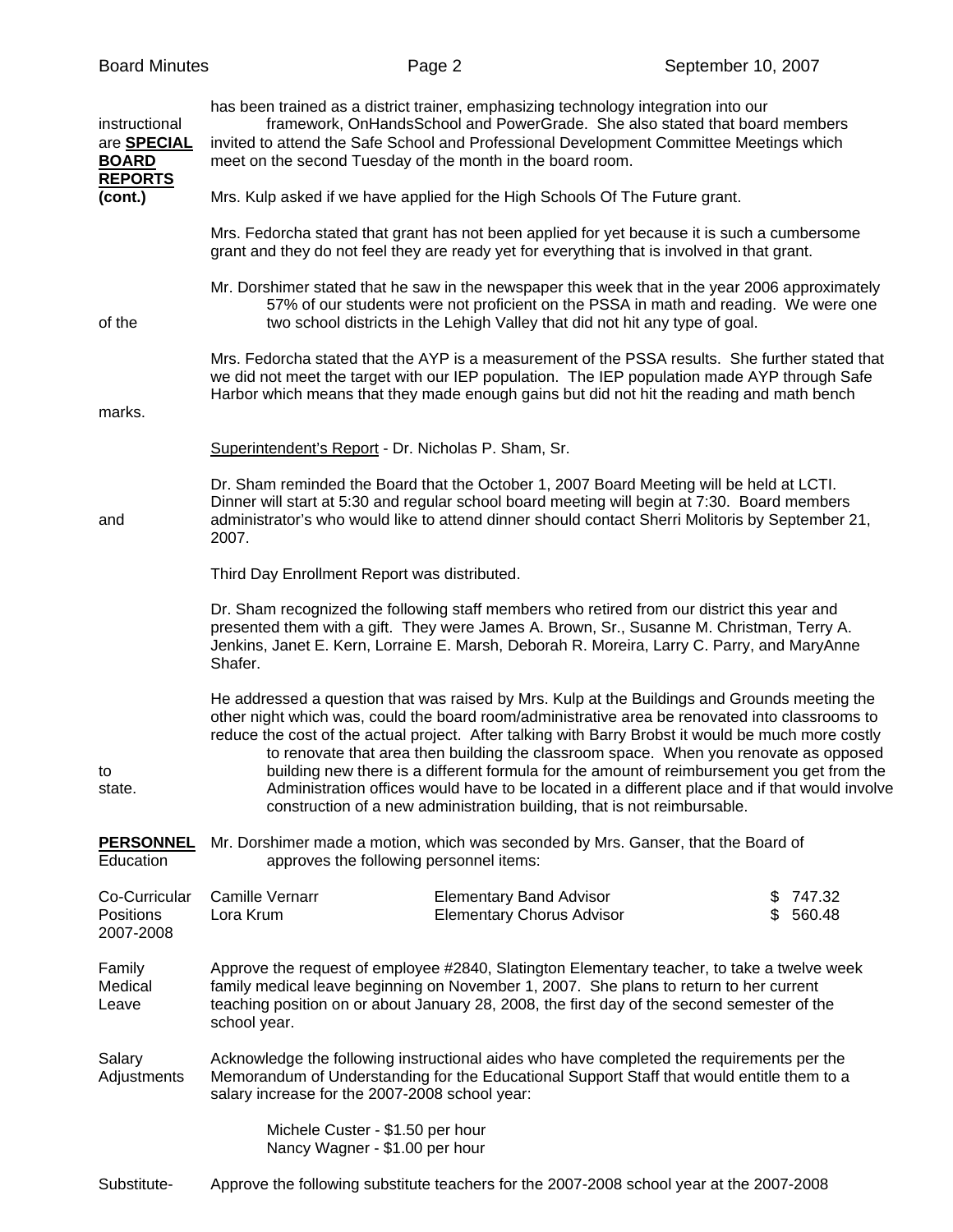Instructional substitute teacher rates as approved on the Supplementary Personnel Salary Schedule:

| <b>PERSONNEL</b>          | Linda Sarver - Art                                                                                                                                                                  |                                                                                    |  |  |
|---------------------------|-------------------------------------------------------------------------------------------------------------------------------------------------------------------------------------|------------------------------------------------------------------------------------|--|--|
| (cont.)                   | Jeremy Battista - Biology                                                                                                                                                           |                                                                                    |  |  |
|                           | Kyle Gumlock - Elementary                                                                                                                                                           |                                                                                    |  |  |
|                           | Ricky Guth - All Subject Areas                                                                                                                                                      |                                                                                    |  |  |
|                           | Russell Afflerbach - CLIU Guest Teacher                                                                                                                                             |                                                                                    |  |  |
|                           | Wendy Hines - CLIU Guest Teacher<br>James Hurst - CLIU Guest Teacher                                                                                                                |                                                                                    |  |  |
|                           | Michael Markle - CLIU Guest Teacher                                                                                                                                                 |                                                                                    |  |  |
|                           | Richard Noll - CLIU Guest Teacher                                                                                                                                                   |                                                                                    |  |  |
|                           | Nancy Ord - CLIU Guest Teacher                                                                                                                                                      |                                                                                    |  |  |
|                           | Patricia Passick - CLIU Guest Teacher                                                                                                                                               |                                                                                    |  |  |
|                           | Dennis Pearson - CLIU Guest Teacher                                                                                                                                                 |                                                                                    |  |  |
|                           | Richard Rupnik - CLIU Guest Teacher<br>Pamela Swartz - CLIU Guest Teacher                                                                                                           |                                                                                    |  |  |
|                           | Ann Zullo - CLIU Guest Teacher                                                                                                                                                      |                                                                                    |  |  |
|                           |                                                                                                                                                                                     |                                                                                    |  |  |
| Non-<br>Instructional     | Approve the following individuals as substitute aide for the 2007-2008 school year at the 2007-<br>2008 substitute rate as approved on the Supplementary Personnel Salary Schedule: |                                                                                    |  |  |
|                           | Sharon Harvey                                                                                                                                                                       |                                                                                    |  |  |
| Refreshment<br>Stand      | Per school board policy #915, the athletic director recommends the following individuals as<br>volunteer directors of the refreshment stand for the 2007-2008 school year.          |                                                                                    |  |  |
| Volunteers                |                                                                                                                                                                                     |                                                                                    |  |  |
|                           | Karen Gill                                                                                                                                                                          |                                                                                    |  |  |
|                           | Dawn Remaley                                                                                                                                                                        |                                                                                    |  |  |
|                           | Kathi Neff<br><b>Kelly Follweiler</b>                                                                                                                                               |                                                                                    |  |  |
|                           | Cathy Mohrey                                                                                                                                                                        |                                                                                    |  |  |
|                           |                                                                                                                                                                                     |                                                                                    |  |  |
| Substitute-<br>substitute | Approve the following substitute teachers for the 2007-2008 school year at the 2007-2008                                                                                            |                                                                                    |  |  |
| Instructional             | teacher rates as approved on the Supplementary Personnel Salary Schedule:                                                                                                           |                                                                                    |  |  |
|                           | Corissa Craig                                                                                                                                                                       |                                                                                    |  |  |
| Appointments              | Margaret Blose*                                                                                                                                                                     |                                                                                    |  |  |
| Non-                      | Assignment:                                                                                                                                                                         | Personal Care Assistant Peters Elementary                                          |  |  |
| Instructional             |                                                                                                                                                                                     | School, replacing Nancy Wagner who was                                             |  |  |
|                           | Salary:                                                                                                                                                                             | administratively transferred<br>\$9.88 per hour/6 1/2 hrs. per day/5 days per week |  |  |
|                           |                                                                                                                                                                                     | (2007-2008 ESSA Agreement)                                                         |  |  |
|                           | Effective:                                                                                                                                                                          | September 11, 2007                                                                 |  |  |
|                           |                                                                                                                                                                                     | *60-Day Probationary Period on or about December 10, 2007                          |  |  |
|                           | Linda Nails* **                                                                                                                                                                     |                                                                                    |  |  |
|                           | Assignment:                                                                                                                                                                         | Senior High School Cook's Helper, replacing                                        |  |  |
|                           |                                                                                                                                                                                     | Lisa House who resigned                                                            |  |  |
|                           | Salary:                                                                                                                                                                             | \$7.50 per hour/5 1/2 hrs. per day/5 days per week<br>(2005-2009 ESPA Agreement)   |  |  |
|                           | Effective:                                                                                                                                                                          | September 11, 2007                                                                 |  |  |
|                           | ** Pending Verification of Clearances                                                                                                                                               | *60-Day Probationary Period on or about November 9, 2007                           |  |  |
|                           | YEA:                                                                                                                                                                                | Mr. Dengler, Mr. Dorshimer, Mr. Follweiler, Mrs. Ganser, Mrs. Giles, Mr. Green,    |  |  |
|                           |                                                                                                                                                                                     | Mrs. Kulp, Mr. Williams, Mr. Ruth (9)                                              |  |  |
|                           |                                                                                                                                                                                     |                                                                                    |  |  |

NAY: None (0)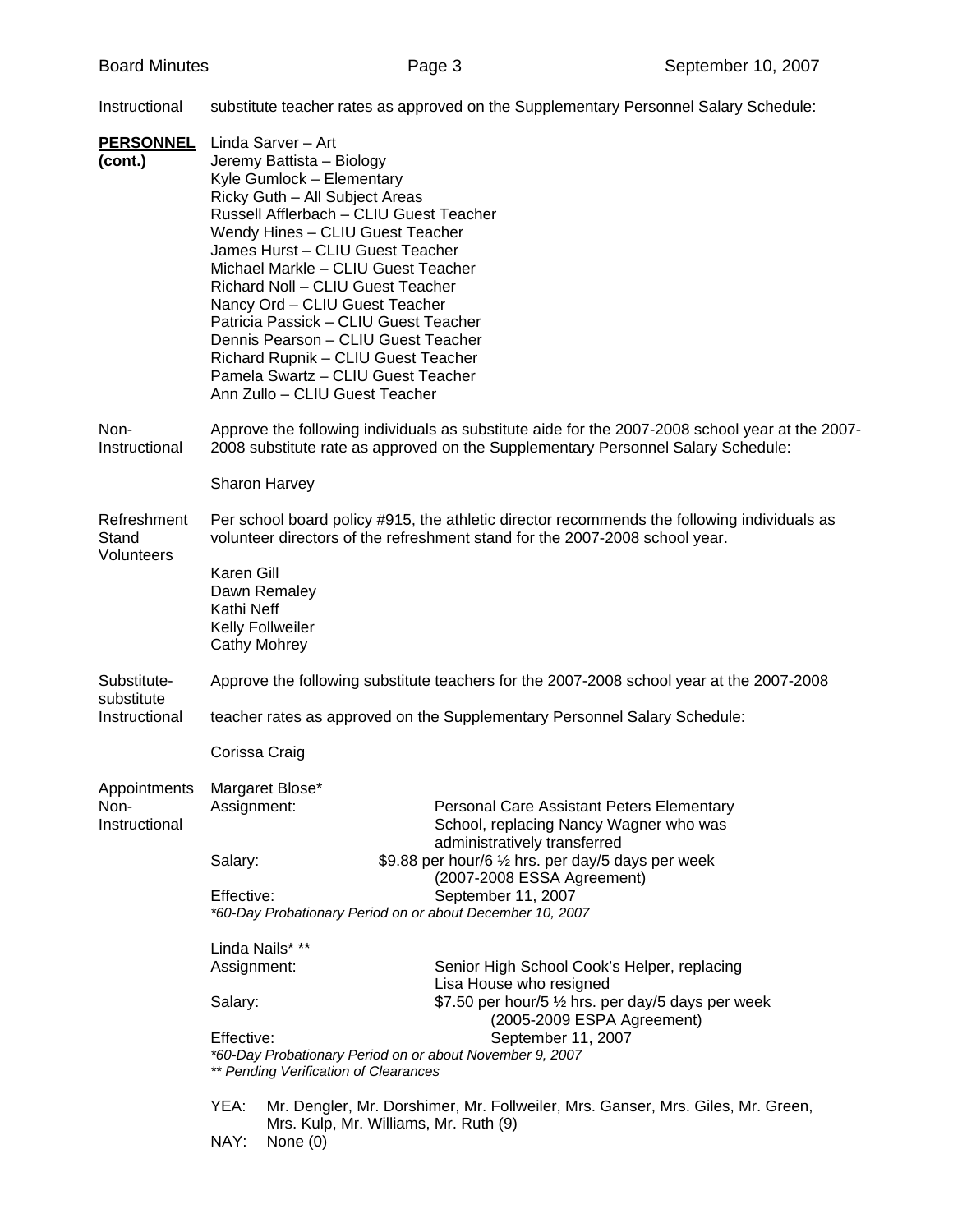| <b>Board Minutes</b>               |                                                                                                                                                                                                                                   | Page 4                                                                                                                                                                                                                                                                     | September 10, 2007 |  |
|------------------------------------|-----------------------------------------------------------------------------------------------------------------------------------------------------------------------------------------------------------------------------------|----------------------------------------------------------------------------------------------------------------------------------------------------------------------------------------------------------------------------------------------------------------------------|--------------------|--|
| Increase<br>Salary<br>Donald Allen | \$3,000, effective July 1, 2007.                                                                                                                                                                                                  | Mrs. Ganser made a motion, which was seconded by Mr. Dengler that the Board of Education<br>authorize a salary increase for Donald Allen, High School Assistant Principal, in the amount of                                                                                |                    |  |
| <b>PERSONNEL</b><br>(cont.)        | <b>ROLL CALL:</b><br>YEA:<br>NAY:<br>Motion Carried.                                                                                                                                                                              | Mrs. Giles, Mr. Green, Mrs. Kulp, Mr. Williams, Mr. Ruth (5)<br>Mr. Dengler, Mr. Dorshimer, Mr. Follweiler, Mrs. Ganser (4)                                                                                                                                                |                    |  |
| Increase<br>Salary<br>Greg Derr    | effective July 1, 2007.                                                                                                                                                                                                           | Mr. Williams made a motion, which was seconded by Mr. Follweiler, that the Board of Education<br>authorize a salary increase for Greg Derr, Director of Support Services, in the amount of \$3,000,                                                                        |                    |  |
|                                    | <b>ROLL CALL:</b><br>YEA:<br>NAY:<br>Motion Carried.                                                                                                                                                                              | Mrs. Giles, Mr. Green, Mrs. Kulp, Mr. Williams, Mr. Ruth (5)<br>Mr. Dorshimer, Mr. Follweiler, Mrs. Ganser, Mr. Dengler (4)                                                                                                                                                |                    |  |
| <b>POLICY</b>                      | approves the following policy item:                                                                                                                                                                                               | Mr. Green made a motion, which was seconded by Mrs. Giles, that the Board of Education                                                                                                                                                                                     |                    |  |
| <b>Field Trip</b>                  | Funded through High School Budget and Students                                                                                                                                                                                    | Biology I Class - Senior High School - Philadelphia Zoo - October 30, 2007 -                                                                                                                                                                                               |                    |  |
|                                    | YEA:<br>Mrs. Kulp, Mr. Williams, Mr. Ruth (9)<br>NAY:<br>None (0)                                                                                                                                                                 | Mr. Dengler, Mr. Dorshimer, Mr. Follweiler, Mrs. Ganser, Mrs. Giles, Mr. Green,                                                                                                                                                                                            |                    |  |
| OLD                                |                                                                                                                                                                                                                                   | Mr. Dorshimer made a motion, which was seconded by Mrs. Ganser, that the Board of                                                                                                                                                                                          |                    |  |
| Education<br><b>BUSINESS</b>       | approves that all positions within the district will have a job description.                                                                                                                                                      |                                                                                                                                                                                                                                                                            |                    |  |
|                                    | Dr. Sham asked if Mr. Dorshimer would be looking for a general job description of a teacher.                                                                                                                                      |                                                                                                                                                                                                                                                                            |                    |  |
|                                    | Mr. Dorshimer said that is correct. The teacher description can be a general job description of a<br>teacher but for other positions within the district that are specific he would like a different job<br>description for that. |                                                                                                                                                                                                                                                                            |                    |  |
|                                    | Dr. Sham asked if there is any one in particular that he is looking at.                                                                                                                                                           |                                                                                                                                                                                                                                                                            |                    |  |
|                                    | Mr. Dorshimer said the aides do not seem to know what their job description really is.                                                                                                                                            |                                                                                                                                                                                                                                                                            |                    |  |
|                                    | Mr. Williams said that he would like a time limit on when administration needs to have this<br>completed by.                                                                                                                      |                                                                                                                                                                                                                                                                            |                    |  |
|                                    |                                                                                                                                                                                                                                   | Mr. Dorshimer said the second board meeting in January and if that will not be able to be met,<br>administration should come back to them with an update.                                                                                                                  |                    |  |
|                                    | YEA:<br>Mrs. Kulp, Mr. Williams, Mr. Ruth (9)<br>NAY:<br>None $(0)$                                                                                                                                                               | Mr. Dengler, Mr. Dorshimer, Mr. Follweiler, Mrs. Ganser, Mrs. Giles, Mr. Green,                                                                                                                                                                                            |                    |  |
|                                    |                                                                                                                                                                                                                                   | Mr. Dorshimer says he knows in fact that there are doors propped open, left open, unlocked that<br>he wants secured. He wants this to include garage building spaces in the district. There should<br>be no storing of personal vehicles in any of the district buildings. |                    |  |

 Dr. Sham said approximately a year ago when this was brought to his attention he sent out a directive memo stating that all doors are to be secured. He agrees with Mr. Dorshimer. This should not be happening. In order for him to deal with this effectively, someone needs to let him know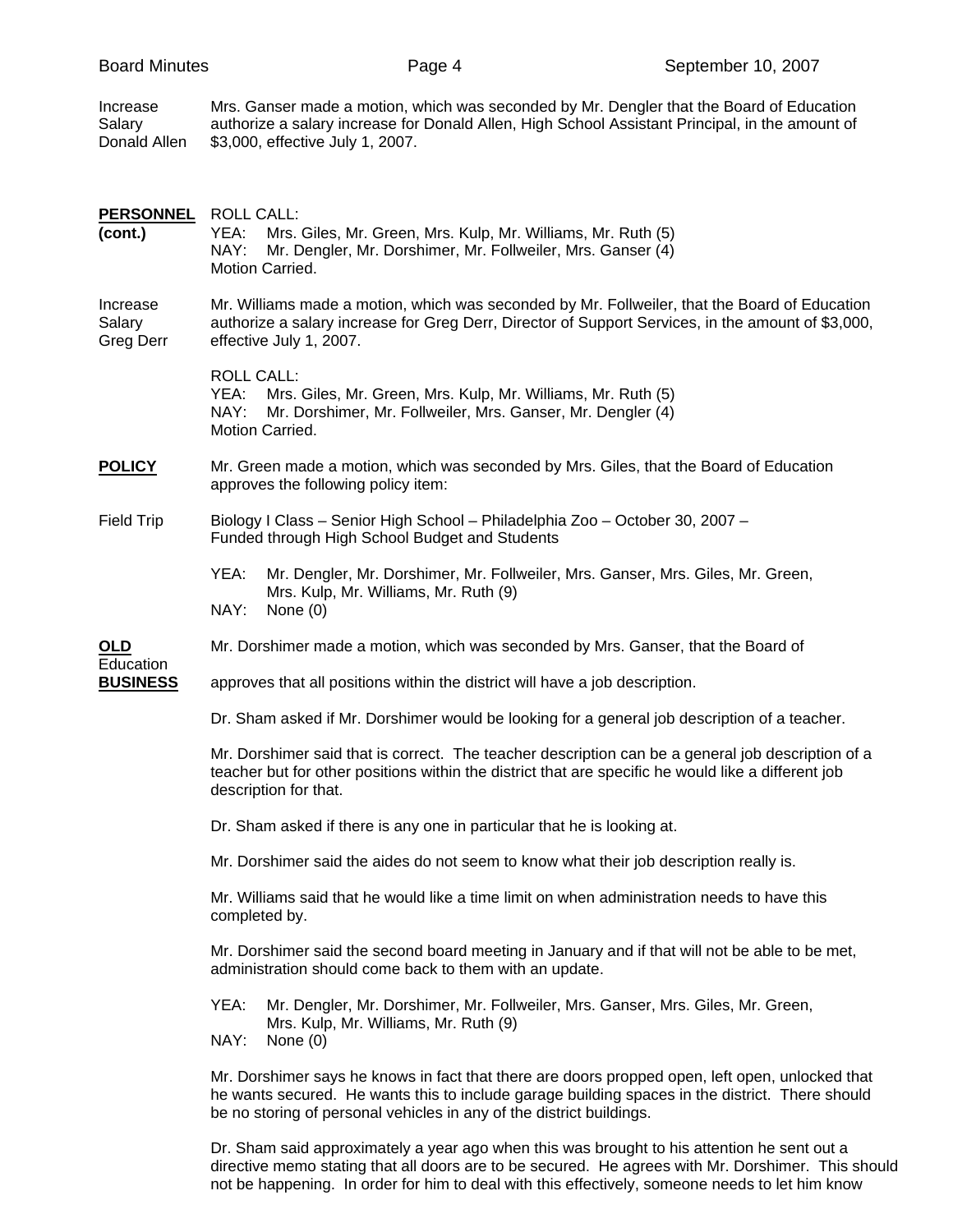| <b>Board Minutes</b>                                      | Page 5                                                                                                                                                                                                                                                                                                                                                                                                      | September 10, 2007 |  |  |
|-----------------------------------------------------------|-------------------------------------------------------------------------------------------------------------------------------------------------------------------------------------------------------------------------------------------------------------------------------------------------------------------------------------------------------------------------------------------------------------|--------------------|--|--|
|                                                           | where the problem exists and then he can deal with it. He will be sending out another memo<br>tomorrow but if anyone sees this happening they are to let him know so he can deal with it.                                                                                                                                                                                                                   |                    |  |  |
|                                                           | Mrs. Giles asked in light of the recent staph infection, is there sanitizing spray in the weight room<br>area so when athletes are done using a piece of equipment they can wipe down the machine.                                                                                                                                                                                                          |                    |  |  |
| OLD<br><b>BUSINESS</b><br>(cont.)                         | Dr. Sham stated that was the resolution for the staph issue at the field house. They will look into<br>whether this is happening with the equipment in the high school.                                                                                                                                                                                                                                     |                    |  |  |
| <b>NEW</b><br>Education                                   | Mr. Dorshimer made a motion, which was seconded by Mrs. Ganser, that the Board of                                                                                                                                                                                                                                                                                                                           |                    |  |  |
| <b>BUSINESS</b>                                           | approves the following new business items:                                                                                                                                                                                                                                                                                                                                                                  |                    |  |  |
| 2007-2008<br><b>District Goals</b>                        | Approve the Northern Lehigh School District Goals and Action Plans for the 2007-2008 school<br>year that were distributes at the September 4, 2007 board meeting.                                                                                                                                                                                                                                           |                    |  |  |
| <b>Bereavement</b><br>Contract                            | Direct administration to open discussions with all employee groups and individually contracted<br>employees to revise bereavement day language to:                                                                                                                                                                                                                                                          |                    |  |  |
| Language<br>Change                                        | <b>IMMEDIATE FAMILY</b><br>Father, mother, brother, sister, husband, wife, son, daughter, grandchild, parent-in-law, or near<br>relative who resides in the same household, or any person with whom the employee has made<br>his/her home.                                                                                                                                                                  |                    |  |  |
|                                                           | <b>NEAR RELATIVE</b><br>Daughter-in-law, son-in-law, first cousin, grandfather, grandmother, aunt, uncle, niece, nephew,<br>brother-in-law, sister-in-law, or grandparents-in-law.                                                                                                                                                                                                                          |                    |  |  |
|                                                           | YEA:<br>Mr. Dengler, Mr. Dorshimer, Mr. Follweiler, Mrs. Ganser, Mrs. Giles, Mr. Green,<br>Mrs. Kulp, Mr. Williams, Mr. Ruth (9)<br>NAY:<br>None $(0)$                                                                                                                                                                                                                                                      |                    |  |  |
| Renovations<br>Slatington<br>Elementary/<br>Middle School | Mr. Williams made a motion, which was seconded by Mrs. Kulp, that the Board of Education<br>approve to hire Barry Brobst and Architectural Studios to proceed with the Slatington<br>Elementary/Middle School renovation project as recommended by the feasibility study review<br>committee with the intent of submitting Plan Con A prior to the Thanksgiving Holiday, November<br>2007.                  |                    |  |  |
|                                                           | Mr. Dorshimer said last week administration was directed to find out need for additional<br>employees if the renovation is approved and the $6th$ grade is moved to the middle school. He<br>would like to know what the global picture is of the continual costs after this renovation is<br>completed and the buildings are in use.                                                                       |                    |  |  |
|                                                           | Dr. Sham said that he is anticipating the addition of one fulltime custodian. Mrs. Chamberlain<br>stated that she met with Mr. Leonzi, Middle School Guidance Counselor and Dr. Marcincin, and<br>barring no unforeseen changes, the special teachers at the elementary school would be shared<br>at the middle school and the only addition in staff would be a clerical position at the middle<br>school. |                    |  |  |
|                                                           | Mr. Dorshimer asked Dr. Marcincin how many secretaries do we have for the guidance office.                                                                                                                                                                                                                                                                                                                  |                    |  |  |
|                                                           | Dr. Marcincin said one.                                                                                                                                                                                                                                                                                                                                                                                     |                    |  |  |
|                                                           | Mr. Dorshimer said that answered his question. Why would moving one grade, 153 students,<br>over to the middle school cause a need for a guidance counselor secretary when there is almost<br>600 kids in the elementary school with only one secretary.                                                                                                                                                    |                    |  |  |
|                                                           | Mrs. Chamberlain said that with the $6th$ grade over there they would be a school within a<br>school running on a separate schedule. This person would be used to created the separate                                                                                                                                                                                                                      |                    |  |  |

schedule and additional paperwork.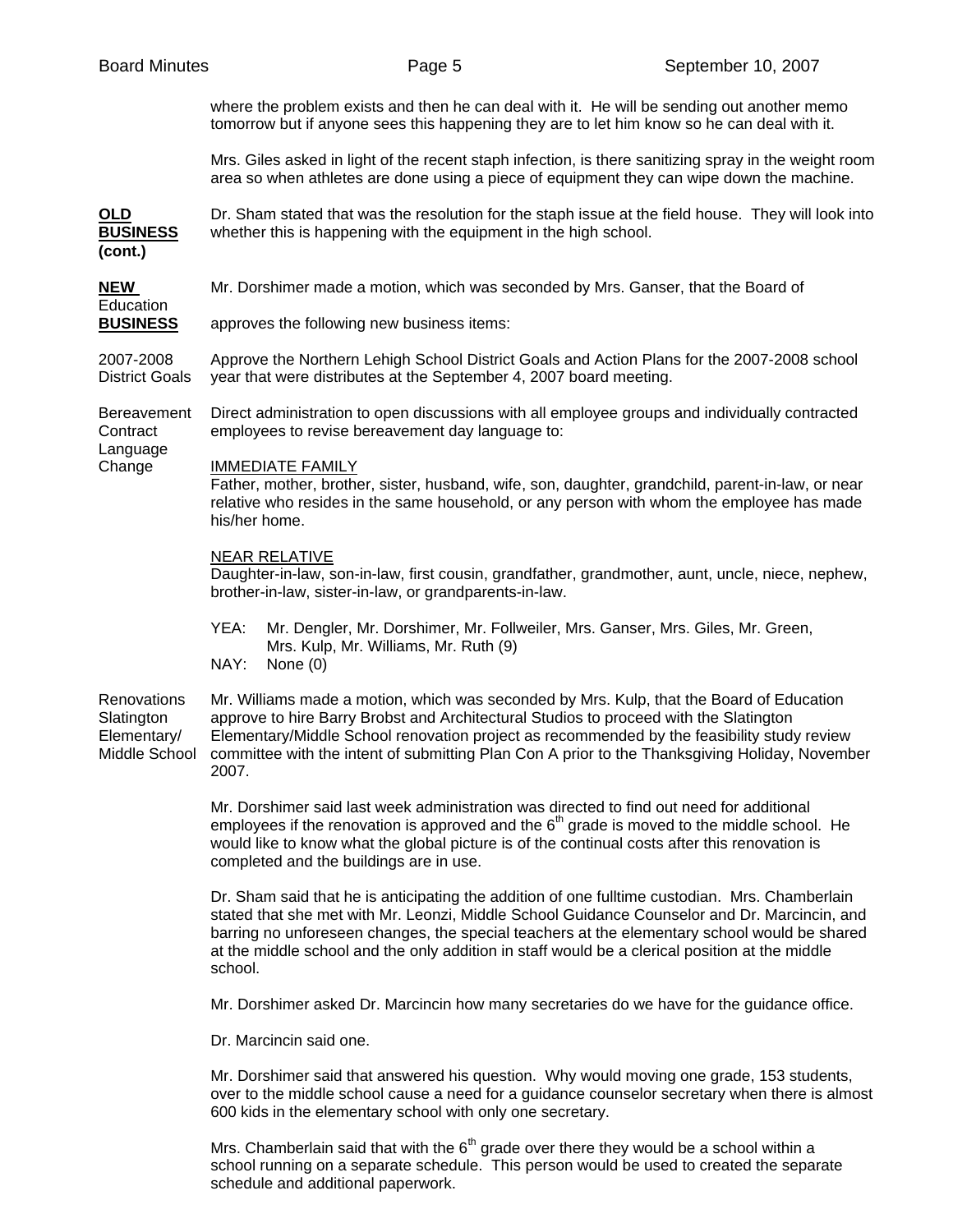Mr. Dorshimer said that we currently do not schedule  $6<sup>th</sup>$  grade now. They stay with one teacher right?

Dr. Marcincin said that the  $6<sup>th</sup>$  grade rotates. They have their home base teacher for reading and English and then they rotate for social studies, science and math. Currently the teacher's are dividing the kids around.

**OLD** Dr. Sham said that the Board asked for the speculation on additional staff that was needed and **BUSINESS** the list we are giving you is our suggestion but that does not mean the Board needs to do as we **(cont.)** suggest.

Dr. Marcincin said the elementary school has an office aide that assists the guidance counselor.

Mr. Ruth asked if there was a cost for the architect to complete the Plan Con.

 Barry Brobst said the contract you will be voting on has a fee of 7% of the construction cost. Plan Con A & B completed would be about 15% of the fee. Plan Con D & E another 15%. By the time you are ready to bid the project you will have paid approximately 80% of the fee and the last 20% is paid during the actual years of construction.

**PUBLIC** April Krempasky – Washington Township – Does the district get reimbursement from the state **COMMENT** for construction projects?

Dr. Sham said yes.

**PUBLIC** April Krempasky can you tell me approximately how much reimbursement we will get.

**COMMENT**

 Dr. Sham said that it depends on the aspect of construction you are talking about. Renovations get reimbursed at a specific rate and new construction gets reimbursed at a different rate. Fortunately because of the age of the building and the kind of construction that is being proposed, the entire project is eligible for some form of reimbursement.

 Barry Brobst said this is a very difficult question to answer. PDE is now trying to offer different incentives to districts to do renovation projects rather than building new. The district aide ratio plays into that also. His guess would be 15 – 20% of the project would be reimbursed. That basic amount will be known once Plan Con A & B are complete. It will change once you go through the construction project and the aide ratio changes.

- **PUBLIC** April Krempasky said that her and her husband are in favor of the renovations. This building is **COMMENT** way over due. There is an issue in this building with asbestos and security. If an intruder would come into the building there are no doors to lock. Individual classrooms would allow for better achievement for our students. This community is responsible to provide the safest and best learning environment for our young people, faculty and staff. She is encouraging the Board to proceed with this project.
- **PUBLIC** Steve Eitner Washington Township stated that he is a retired equipment manager from Penn **COMMENT** Dot. He is very familiar with buildings and grounds and bidding procedures. His grandson brought home a letter today from school. He does not know how we went from a water leak to asbestos in the floor tiles to a 21 million dollar project.

 Dr. Sham addressed his comment about a water leak, to an asbestos problem to a 21 million dollar project and said what was trying to be conveyed in the letter was that there was a leak in this building which caused carpeting to get moldy. As a result the carpet had to be torn up. As a result of tearing up the carpeting it was discovered at that time is that all the tiles in this building have asbestos in it. Currently the tile is ok. It is not friable and not crumbling. At some point in time, that will change. That is one small issue but it is part of what has to be looked at when a decision needs to be made to renovate a building. The air handlers in this building are at the end of their life span.

**PUBLIC** Steve Eitner said that is debatable. He said when he worked at Penn Dot he had to bid all his **COMMENT** projects out. That would also mean that you bid out an architect. When you need service, over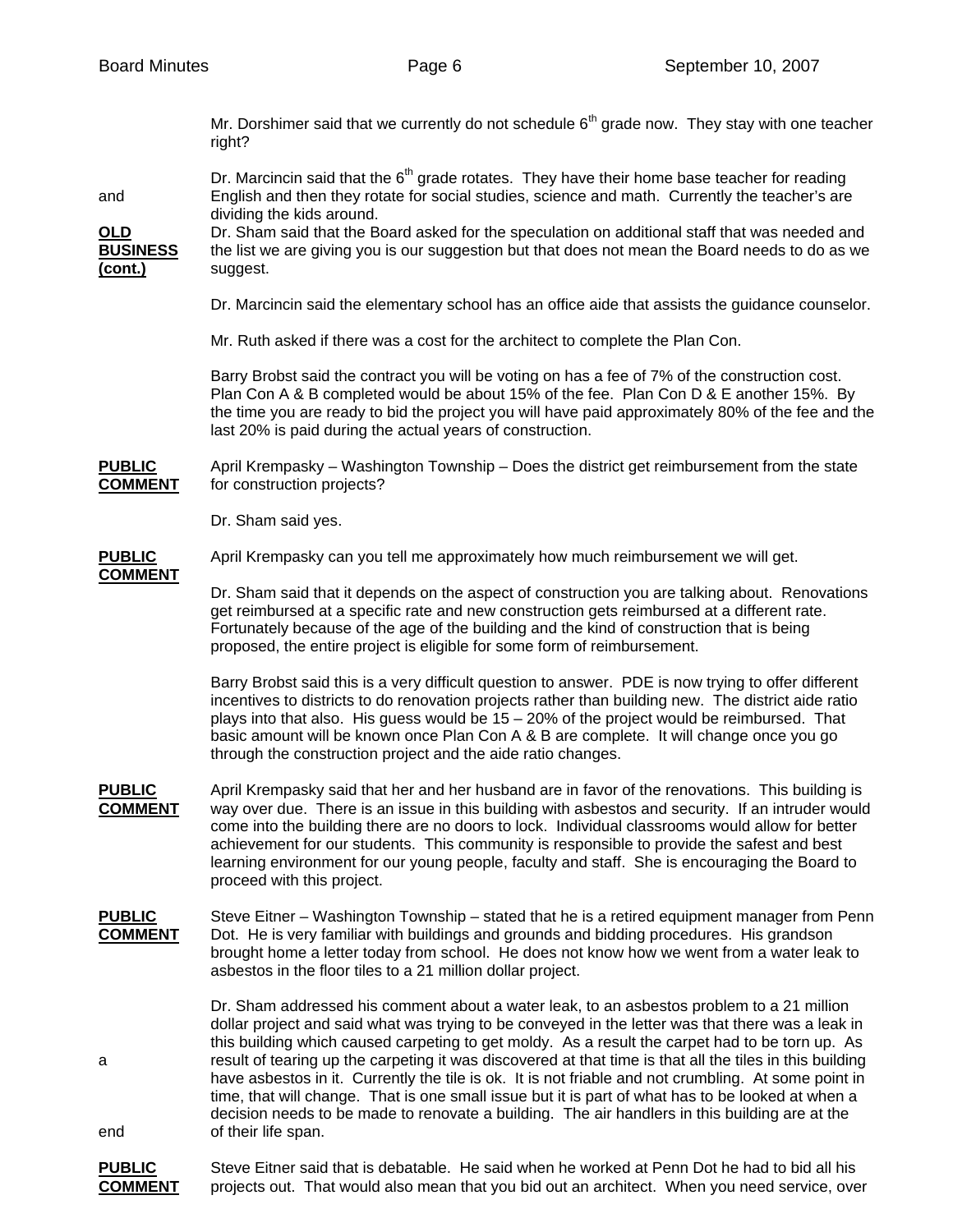| <b>OLD</b><br><b>BUSINESS</b><br><u>(cont.)</u> | a certain amount of money, you are required to bid. You just don't go out and hire someone and<br>pay them a million dollars to build you a building. You may be able to do that, but I don't think<br>you can. I think you are really required to bid. You should be required to bid. He does not think<br>the committee of 6 people did a very good study taking into account outside people. He thinks<br>there were people in there that said we need to do this or it might be easier to do this. Peters<br>Elementary can hold 575 students and there are only 450. There is still room at Peters. Move<br>the third grade to Peters School. Today in the paper there was a large article that the Lehigh<br>Valley is going to have no increase in people moving in. We are done absorbing people from<br>New Jersey and New York. Why are we building six more rooms when we don't have utilization<br>of the rooms we have now. He would like the renovation project put off until a really good study<br>can be done with about $8 - 10$ people from the audience and they talk to the principals and<br>assistant principals on what is actually needed. |
|-------------------------------------------------|---------------------------------------------------------------------------------------------------------------------------------------------------------------------------------------------------------------------------------------------------------------------------------------------------------------------------------------------------------------------------------------------------------------------------------------------------------------------------------------------------------------------------------------------------------------------------------------------------------------------------------------------------------------------------------------------------------------------------------------------------------------------------------------------------------------------------------------------------------------------------------------------------------------------------------------------------------------------------------------------------------------------------------------------------------------------------------------------------------------------------------------------------------------------|
| on the                                          | Dr. Sham said he is highly offended. All the people who were a part of that committee were<br>honestly interested in this. These were good people who looked at this in depth. Does this<br>building need renovations? There is not anybody here or anybody who is in the building or<br>knows anything about the construction of this building can say it does not need to be renovated.<br>Secondly, the interest rates are low. The Board has set aside an amount of money to use for<br>these renovations. As time goes on that amount of money will decrease why the amount of money<br>that it is going to cost to complete the renovations increases. If the Board is serious about the<br>community and their ability to pay for it they will choose to move ahead with the renovations. The<br>longer you wait the more it will cost the district in the future and the more impact it will have<br>people in this community. Logically speaking there is not a better time than now to do this.                                                                                                                                                           |
| <b>PUBLIC</b><br><b>COMMENT</b>                 | Steve Eitner said you did not mention the \$24,000,000 you encumbered prior to Act I so that the<br>citizens would not have a vote. It is left up to nine people to decide how you are going to spend<br>my money.                                                                                                                                                                                                                                                                                                                                                                                                                                                                                                                                                                                                                                                                                                                                                                                                                                                                                                                                                  |
|                                                 | Dr. Sham said they are elected officials by you.                                                                                                                                                                                                                                                                                                                                                                                                                                                                                                                                                                                                                                                                                                                                                                                                                                                                                                                                                                                                                                                                                                                    |
| <b>PUBLIC</b>                                   | Steve Eitner said that \$24,000,000 will decrease every year correct? But only in small amounts.                                                                                                                                                                                                                                                                                                                                                                                                                                                                                                                                                                                                                                                                                                                                                                                                                                                                                                                                                                                                                                                                    |
| <b>COMMENT</b><br>million                       | Dr. Sham said that it decreases in varying rates. The first two years it is relatively small but as<br>time goes on that number gets larger until finally you reach a point where you loose over a<br>dollars.                                                                                                                                                                                                                                                                                                                                                                                                                                                                                                                                                                                                                                                                                                                                                                                                                                                                                                                                                      |
| <b>PUBLIC</b><br><b>COMMENT</b><br>shy          | Steve Eitner said the Board does not want to take the chance on what the citizens are going to<br>say if they vote against it. If you would give a legitimate reason, I would be all for it. You just<br>away from this issue and that issue. Are you utilizing Peters Elementary to its best capacity?                                                                                                                                                                                                                                                                                                                                                                                                                                                                                                                                                                                                                                                                                                                                                                                                                                                             |
| spaces                                          | Dr. Sham said if you ask either of the principals they will tell you they are at capacity. When you<br>have students in Slatington Elementary that are being taught in the hallway because there is no<br>more space and the space that some of the special education classes are being taught are<br>that are inappropriate. The facts are that this building needs to be renovated. Students are<br>being taught in inappropriate spaces.                                                                                                                                                                                                                                                                                                                                                                                                                                                                                                                                                                                                                                                                                                                         |
| <b>PUBLIC</b><br><b>COMMENT</b>                 | Steve Eitner if we didn't increase any students in the last couple of years, what happened to all<br>the classrooms?                                                                                                                                                                                                                                                                                                                                                                                                                                                                                                                                                                                                                                                                                                                                                                                                                                                                                                                                                                                                                                                |
|                                                 | Dr. Sham said we took on an early intervention class for Head Start. We also added full day<br>Kindergarten and couple that with any special education classes have been added to the district<br>that we did not have any say in and all the rooms are utilized.                                                                                                                                                                                                                                                                                                                                                                                                                                                                                                                                                                                                                                                                                                                                                                                                                                                                                                   |
| <b>PUBLIC</b>                                   | Steve Eitner asked why they didn't put something out to the public.                                                                                                                                                                                                                                                                                                                                                                                                                                                                                                                                                                                                                                                                                                                                                                                                                                                                                                                                                                                                                                                                                                 |
| <b>COMMENT</b>                                  | Dr. Sham said information about this has been in our district messenger. It started last year with<br>information about the feasibility study and asking for committee members. If you were here at<br>any of the board meetings or committee meetings, this has been talked about and debated for                                                                                                                                                                                                                                                                                                                                                                                                                                                                                                                                                                                                                                                                                                                                                                                                                                                                  |

the past year. We try to communicate as well as we can to the community. Everything also

must go out to bid except for services.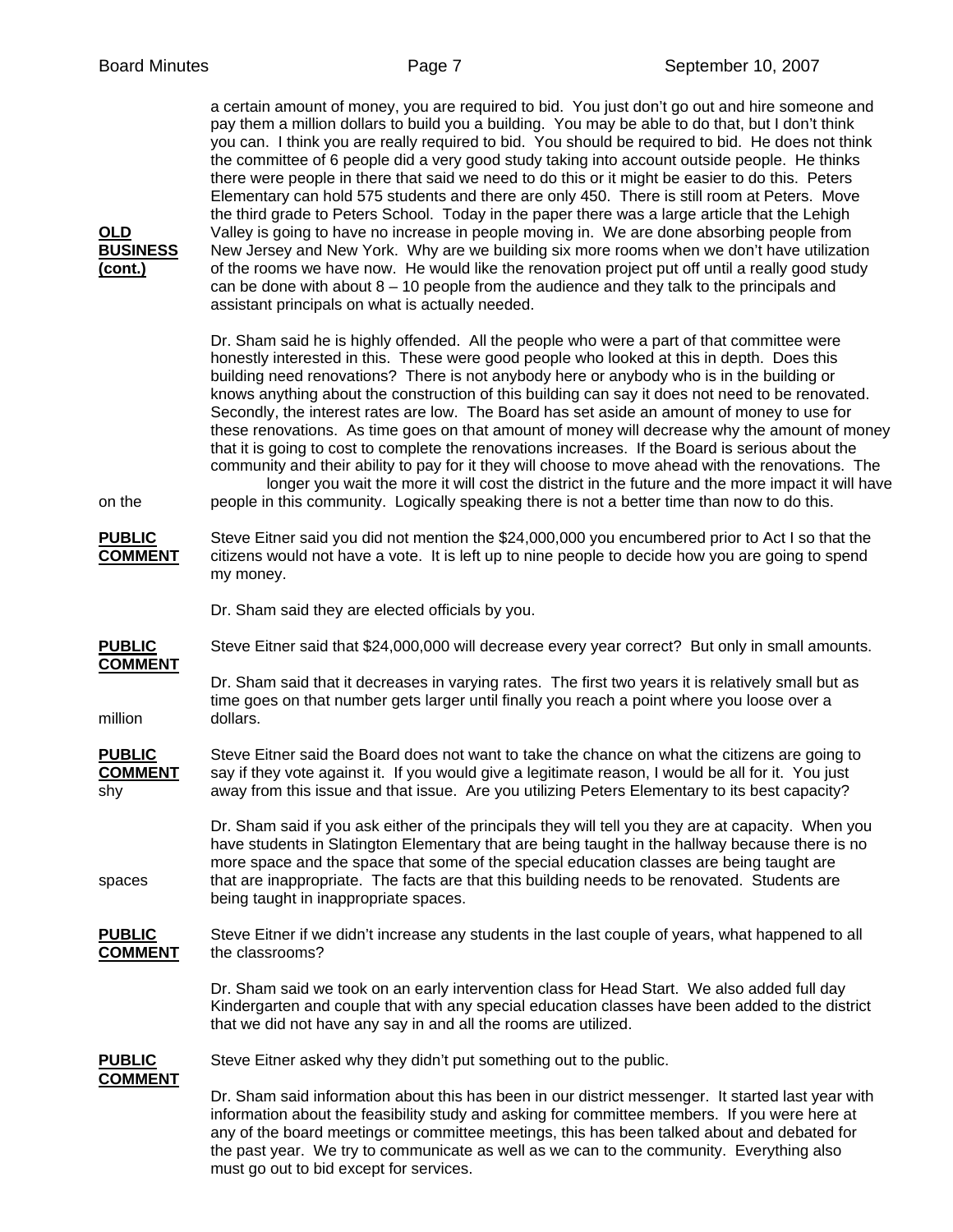Mr. Williams stated that Mr. Eitner talked about not having the knowledge that this was going on. Everyone on the Board probably feels as frustrated as you do to some degree with that. We have meetings. We post them on our web site. He stated that of the people that read the newspapers in this area if he had to guess about 15% of the people in this area read the Times News and 85% read the Morning Call. Unfortunately it seems that the only time we get coverage from the Morning Call is when we are spending a lot of money or something is controversial.

## **OLD BUSINESS (cont.)**

**PUBLIC** Kristie Wilk – Washington Township said that Northern Lehigh is the best kept secret in the **COMMENT** Lehigh Valley. She has a child in Slatington and a child at Peters and children at home. Her first concern is for the children. The open concept began in the 1970's but back then class sizes were a lot smaller than they are today. She had the opportunity to visit a school district that had an open concept and she was blown away. She does not know how students can concentrate in that situation. Everyone is talking about the renovations in this building and whether it is needed or not, just look at the ceiling in here. This building needs repair. She would not mind paying the 2.5 mills for two years. She will know that her tax bill will increase by a certain amount of money each year and she will plan for that. She wants her kids to have the best education. Please consider that when you take your vote.

> Mrs. Kulp responded to her comment about the 2.5 mills for two years. Paying 2.5 mill for two years will not cover the cost of the renovation project. It is 2.5 mills for this year 2.5 mills for the next year and then that 5 mills continues thereon until the bond is paid off.

 Mr. Green said when he was looking at reasons whether to do the project or not, he came up with about 4 or 5. The first reason was growth. There was conversation last week about growth. He is not sure if we are talking about growth of students. He does not think we have

any more students then we had  $10 - 20$  years ago. Look at our statistics of third day enrollment, there clearly are no more students than prior years. Growth is not on the number of students but the types of programs that are being delivered and how they are being delivered. When this

building was built, there were no computer classrooms built into it because 35 years ago nobody knew what a computer was. Years later when computers were introduced you needed to make a room for them. That does not mean we had more students but the programs were introduced in a different fashion. Programs that our children are learning now in the past were being taught in  $7<sup>th</sup>$ , 8<sup>th</sup> or 9<sup>th</sup> grade. There are smaller class sizes than years ago which takes up more room. Someone said our population is going to be decreasing. If you realize that part of the long form for reimbursement is justification for space and number of people you have is one of the factors for justification, it looks good for the state to show decreasing numbers, not as much reimbursement. When he drives home he sees new homes being built everywhere or acreage of land being subdivided. When he sees that kind of stuff he does not see our population decreasing. Another reason for doing the project is safety concerns with the office being

upstairs and the doors in the front of the building unprotected. Is that worth 21 million dollars? Of course not but if someone breaks in and we have a problem, how do we put a price tag on that? This building was built as open concept. In all the years he has been on the board people have complained about the open concept. This issue has never been addressed. This is an issue that should have been addressed many years ago but it wasn't. The age of this building is a concern. It is 35 years old. Is it going to fall apart tomorrow? I don't think so but there is a lot of mechanical equipment that is nearing the end of its useful life. Somewhere along the line that equipment is going to start to break down. An air handler can break down on a Friday night and you can pay overtime for someone to come out and fix it over the weekend or you do it as part of a controlled building project. When someone's coming in to give us a bid to replace equipment, all at the same time, the price has to be better. Any reimbursement for the project is less money that you have to take out of your pockets and out of the general fund budget. Currently interest rates, from a historical standpoint are at a low rate. They currently are at an attractive rate. He is willing to jump on that rate because he could wait a few months and it could go up half a point. There is the \$10,000,000 scenario. We know that if borrow \$10,000,000 before the end of the year we can save about a half a percent on the interest rate because we borrowed special category of financing at \$10,000,000 or less. We have an opportunity to get a favorable interest rate and also receive another half a percent. Costs are not going to go down. Building materials have leveled off lately but look at what has happened to lumber and copper over the last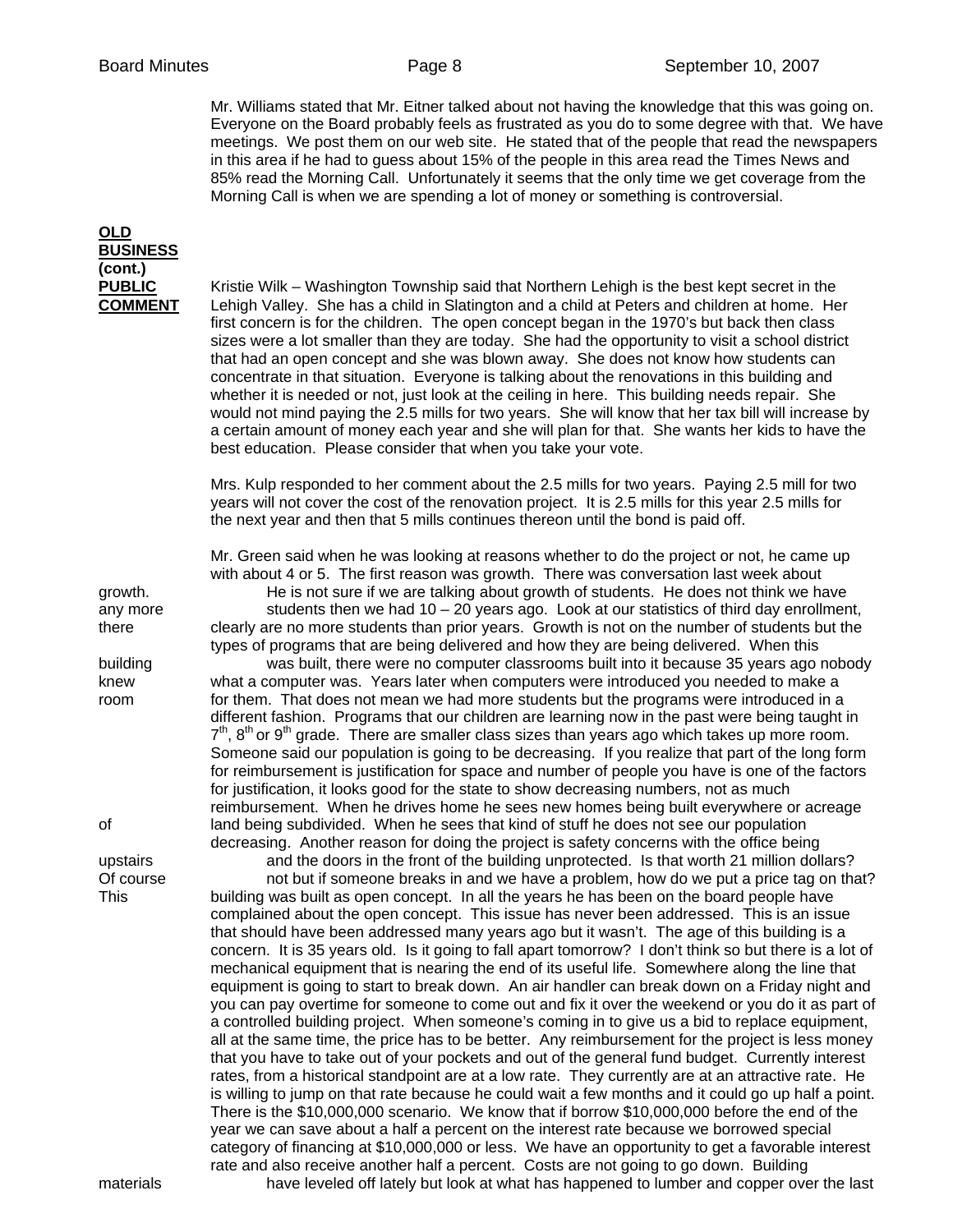few years. Lastly, AYP. We are doing better than other local school district in making AYP year after year. We need to keep that going. Educationally, our administration wants it, our teachers want it, our parents want it and our students want it and I think we owe it to them to provide the facility they need. There is one group we have not addressed, tax payers. They have to pay for this project. There was an article in the newspaper the other day that talked about fixed incomes and property tax rebate. The concept was discussed at the finance committee meeting the other night and he feels it is a good idea. He would like to put something with this motion for the senior **OLD** citizens and low income tax payers by adopting a program following these lines. Not for this year **BUSINESS** because our budget is done but administration should look at the possibility of doing that because our budget is done but administration should look at the possibility of doing that

for next **(cont.)** year.

Amended Mr. Green made a motion, which was seconded by Mr. Williams, that the Board of Education Motion approves to have administration look into the possibility of adding a property tax rebate program similar to the one already in place by the State of Pennsylvania for senior citizens on low or fixed income.

> Mr. Dorshimer said this was discussed at the finance committee meeting. It is a refund to the fixed income, low income, etc. but it is a tax shift. It will shift the taxes to the working class. You are shifting it to the people who now are having a hard time trying to make it. What needs to be done is shift it back to the state itself. We need to shift the cost of some of this stuff back to the state not shift it to the local tax payer. As soon as the Governor and the rest of the legislators of Harrisburg decide to give us their 50% most of the school districts will be alright. If they want to start taking over some of the additional costs that they keep throwing at us, we would be alright. It is about time Harrisburg starts taking over that. He is not in favor of tax shifting onto the other residents of the district that is also having a hard time.

> Mr. Williams said Mr. Dorshimer is correct it is a tax shift. He would never favor a program that would be a very large amount but he believes every since he decided to get involved with the Board the one thing he always heard about were the people who are on a very, very low income and they are doing the best to try to hang on to their houses. Those would be the people he would look at, the people who are on the very bottom and are property owners. The state has developed a program. He is not looking for a program that will cost our tax payers huge amounts of money but he believes there has to be something that we can try doing to help out the people who need the help most.

> Mr. Green said this program would be for senior citizens on low of fixed incomes. These are the group of people the Board traditionally hears from, that come to the meeting and say I cannot afford this, you are hurting me. At the same time, we hear the younger people who come to the meeting who are still working, there income is increasing and they are saying I'm raising children, I want the educational benefits. The Board is constantly trying to balance those two groups of people.

Mrs. Ganser said that we are just having administration look at the possibility of this type of program. She is hearing that this is something in the grey area whether this will actually take place. We will be at the mercy of the state legislature to actually give this it's blessing so it is more a formality that you are asking the administration to look at this.

Mr. Green said that is incorrect. The program is already in place. There is already a form developed. Eligibility guidelines have already been developed and several other school districts within the Lehigh Valley have already adopted it.

Mrs. Ganser said it is a tax shift, shifting the cost to folks who are already struggling to pay the high taxes right now. If this amendment would pass, it is just to look at getting into the program and see what it would cost our district.

Vote On ROLL CALL: Amended YEA: Mr. Follweiler, Mrs. Ganser, Mr. Green, Mr. Williams, Mr. Dengler, Mr. Dorshimer, Motion Mr. Ruth (7) NAY: Mrs. Giles, Mrs. Kulp (2) Motion Carried.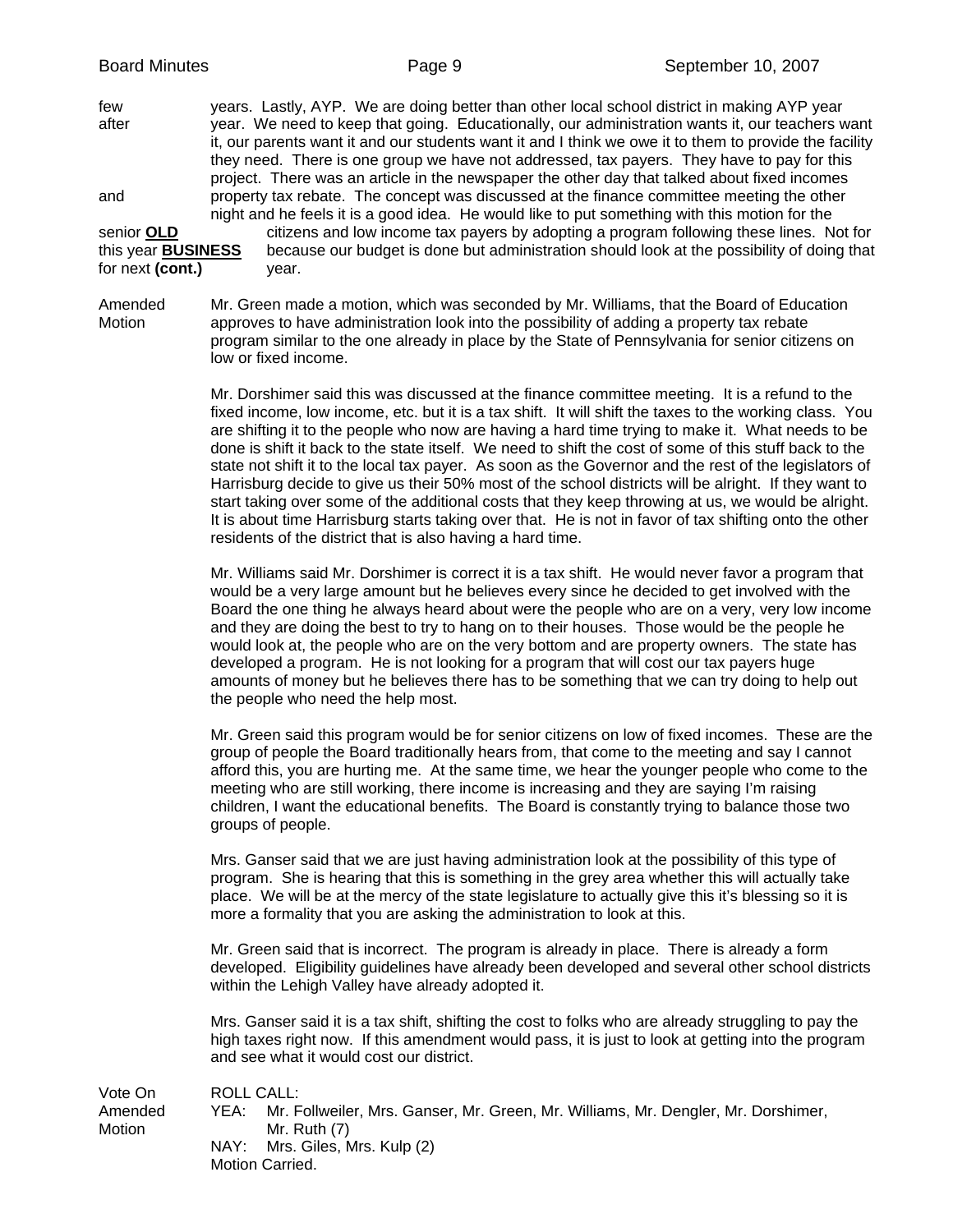| <b>PUBLIC</b><br><b>COMMENT</b><br>people all <b>OLD</b><br>people in <b>BUSINESS</b><br>and get (cont.)<br>cooperate.<br><b>The</b>                                                                                                                                                           |                                                  | Diane Schnaars - Slatington Borough said she has no complaints about the renovations of<br>the building. She has no children in the district. She has to trust that what is being said is<br>correct and that the renovations are needed. Her concern is that she thinks the school board<br>is rushing into this project. Dr. Sham is only going to be here another year. She thinks the<br>Board should wait a year to see how relations are with the new superintendent, what kind of<br>ideas the new superintendent has and how the new superintendent and the Board at that<br>time work together. If the Board believes in this project they should start to talk to<br>over the district. Not just in a newsletter, on a web site but actual discussion with<br>the district. Possibly conduct tours to show the community what needs to be done<br>their cooperation. If people really know what is going on, they would be willing to<br>Take time to educate the public and talk about this renovation if you all believe in it.<br>Board should wait on any construction until there is a new superintendent.                                                                                                                                                                                           |
|------------------------------------------------------------------------------------------------------------------------------------------------------------------------------------------------------------------------------------------------------------------------------------------------|--------------------------------------------------|---------------------------------------------------------------------------------------------------------------------------------------------------------------------------------------------------------------------------------------------------------------------------------------------------------------------------------------------------------------------------------------------------------------------------------------------------------------------------------------------------------------------------------------------------------------------------------------------------------------------------------------------------------------------------------------------------------------------------------------------------------------------------------------------------------------------------------------------------------------------------------------------------------------------------------------------------------------------------------------------------------------------------------------------------------------------------------------------------------------------------------------------------------------------------------------------------------------------------------------------------------------------------------------------------------------------|
|                                                                                                                                                                                                                                                                                                | he will push for it to go to referendum.         | Mr. Dorshimer said again that the Board has not rushed into the decision to renovate. He<br>has been on the Board for 14 years and this building has been discussed many times.<br>There was a study done. We asked for volunteers to be a part of a committee to look at the<br>renovations. We got 6 people out of the entire district. His biggest concern on being on this<br>Board is how do we get enough people to sit in this audience to find out what is going on in<br>this district. He is constantly confronted by people out in the public asking him questions.<br>He continues to tell them that he has 2200 students in this district and that he does not<br>spend money frivolously. He does not know how to get the community to these meetings.<br>There is a Community Relations Committee that meets every month. The only time people<br>ever come out is when the Board is going to raise their taxes. If this does not pass tonight                                                                                                                                                                                                                                                                                                                                                       |
| <b>PUBLIC</b><br><b>COMMENT</b><br>addition<br>same<br>previous<br>discussion that<br>middle<br>school                                                                                                                                                                                         | He hopes the board will make the right decision. | Robert Cox - Washington Township said that the last couple of weeks when he has been<br>traveling there have been traffic counters on Best Station Road and you do not have traffic<br>counters for a two lot sub division. He said he knows of one parcel over 100 acres that is up<br>for sale and will be developed. Changes to this building over the years have been an<br>of an elevator, the fixing of a back door and a computer classroom. We have the<br>number of students as years ago but many more programs. With the foresight of a<br>Board, the finances for this renovation are already in place. There is some<br>this is being rushed. About 12 years ago we started to talk about renovating the<br>school but the high school had to be renovated first to move the $9th$ grade to the high<br>with the thought to eventually bring the 6 <sup>th</sup> grade to the middle. That is not rushing the<br>decision. This has been talked about, planning has been done and programs have been put<br>in place. We are here for the kids. They are being taught in the hallways. We need to think<br>about those kids. There has been talk about waiting until a new superintendent is in place.<br>Discussion and planning about this building has been happening prior to this superintendent. |
| <b>PUBLIC</b><br>school. <b>COMMENT</b><br>ago with<br>That<br>educational<br>hallways<br>tests. Working<br>sending<br>walking by them in<br>environment. If that is what<br>thing which is to put them in<br>same size as this one. They<br>the same challenges that<br>renovations. Now five |                                                  | Walt McRae – He has two students, one in Slatington Elementary and one in the high<br>He wanted to give the Board a snap shot of his experience. He worked a few years<br>a student who had cerebral palsy. His classroom was in the corner of the cafeteria.<br>was the only place in the entire school to put his classroom. That is not the best<br>environment for a student with disabilities. They had students taking tests in the<br>because there was no other resource room for these students to take their<br>with teachers, he sees their frustration. There is nothing more frustrating than<br>students into a hallway to take a test when they have friends and people<br>the hallway. They can not do well concentrating in that type of an<br>is happening at this school then the Board needs to do the right<br>the correct educational environment. That school district is the<br>were also debating a middle school renovation project. They had<br>this Board is currently going through. They voted against doing the<br>years later they are moving ahead with the renovation project but they can                                                                                                                                                                                        |

**PUBLIC** Tommy Papay – Washington Township wanted to know why the letter just came out today. **COMMENT** This letter could have come out over a week ago. He is not sure if we need this project or not. He is just wandering why there is such a rush to get this approved to save a half percent interest. In the Morning Call yesterday there was an article that said, "Many of

not afford the middle school that was originally proposed.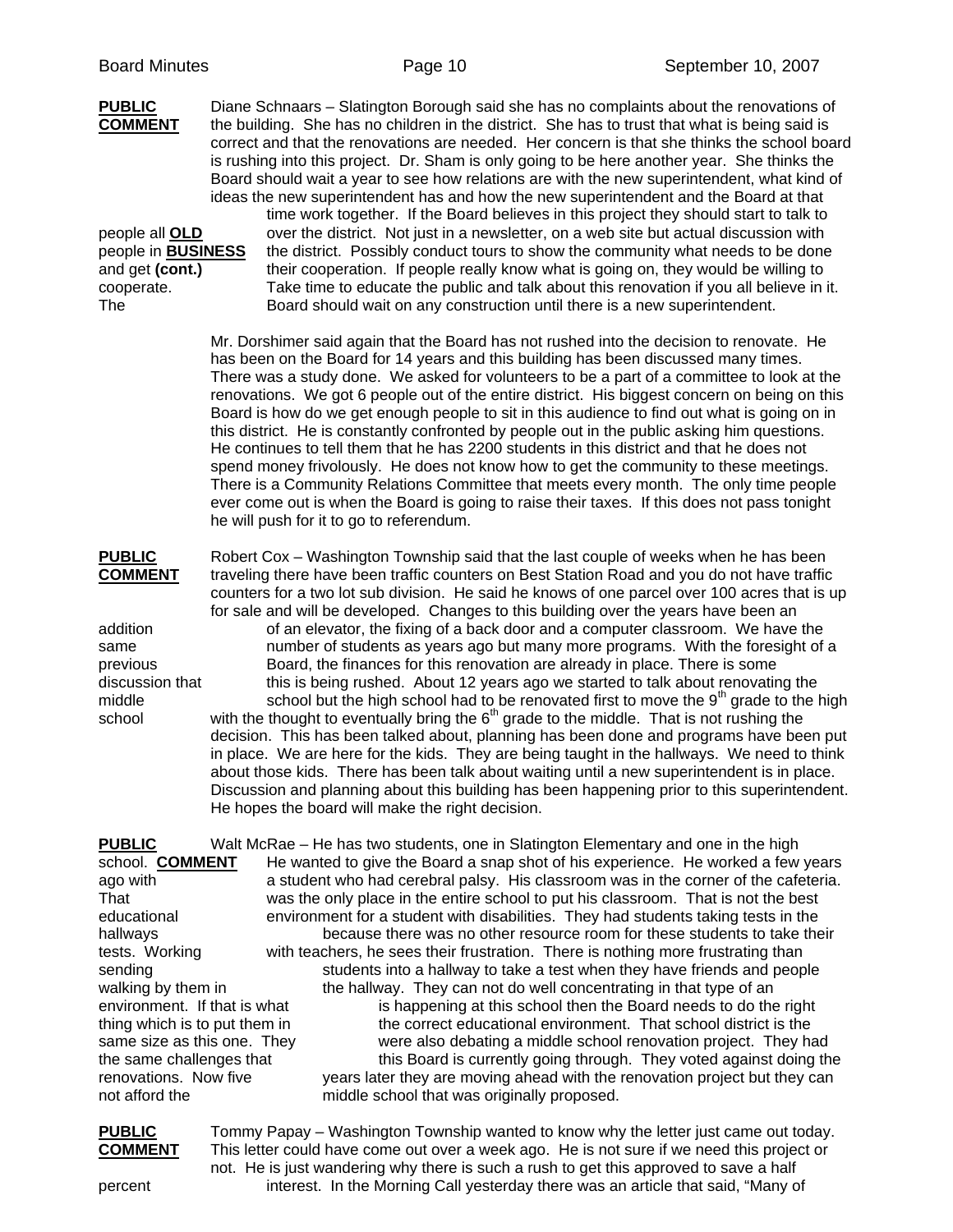| <b>Board Minutes</b>                                              | Page 11<br>September 10, 2007                                                                                                                                                                                                                                                                                                                                                                                                                                                                                                                                                                                                                                                                                                                                                                                                                                                                                                       |                                                                                                                                                         |
|-------------------------------------------------------------------|-------------------------------------------------------------------------------------------------------------------------------------------------------------------------------------------------------------------------------------------------------------------------------------------------------------------------------------------------------------------------------------------------------------------------------------------------------------------------------------------------------------------------------------------------------------------------------------------------------------------------------------------------------------------------------------------------------------------------------------------------------------------------------------------------------------------------------------------------------------------------------------------------------------------------------------|---------------------------------------------------------------------------------------------------------------------------------------------------------|
| investment<br>month."<br>wait till spring and<br>because there is | pros are betting the Federal Reserve will cut their bench mark interest rates this<br>an election coming up.                                                                                                                                                                                                                                                                                                                                                                                                                                                                                                                                                                                                                                                                                                                                                                                                                        | What is the rush? Why can't we wait and put it on referendum? Let's just<br>make a more intelligent decision about it. He hopes they will consider that |
|                                                                   | Mrs. Ganser wanted to clarify with Mr. Brobst that his costs are included in the 21 million<br>dollar amount.                                                                                                                                                                                                                                                                                                                                                                                                                                                                                                                                                                                                                                                                                                                                                                                                                       |                                                                                                                                                         |
| OLD                                                               | Mr. Brobst said that is correct his cost is included.                                                                                                                                                                                                                                                                                                                                                                                                                                                                                                                                                                                                                                                                                                                                                                                                                                                                               |                                                                                                                                                         |
| <b>BUSINESS</b><br>(cont.)                                        | Mrs. Ganser asked best case scenario on reimbursement on a 21 million dollar project would be<br>about 4.2 million. Would that be safe to assume?                                                                                                                                                                                                                                                                                                                                                                                                                                                                                                                                                                                                                                                                                                                                                                                   |                                                                                                                                                         |
|                                                                   | Mr. Brobst said he wishes that part was that simple. She may not be wrong and until he actually<br>runs those numbers it is a guess and he does not want to guess higher. His guess would be 15<br>- 20% of the total cost but it could be higher.                                                                                                                                                                                                                                                                                                                                                                                                                                                                                                                                                                                                                                                                                  |                                                                                                                                                         |
|                                                                   | Mrs. Ganser stated that she also saw the letter that was printed. The cost in the letter states 2.5<br>mills per year for the first two years. After that we are not sure what it is going to cost. There is<br>no doubt that this building does need renovations. Having a state of the art building would be<br>good if we had state of the art money. We do not have that in this district. Reality is we have an<br>extremely high population of retirees and people on fixed incomes and statistically she does not<br>see a lot of people moving here. The cost of a home in our school district has significantly<br>decreased. The developments that are going up are maybe for retirees and empty nesters. It is<br>a shame that children have to be in such dire situations but looking at this a little more, seeing if<br>there is a more economically way to do this, she would be more than happy to accomplish that. |                                                                                                                                                         |
| million                                                           | Mr. Dorshimer stated that currently the renovations will cost between 19.9 million and 21.5<br>until final figures come in after we go out for bid. What we do know is that if we borrow our limit<br>and go out for the \$10,000,000 this year we need 1.89 mills to do this. That 1.89 mills will need<br>to be added this coming year. If the following year we go out for the \$14,000,000 we will need<br>another 3.08 mills. We are talking about 5 mill increase in the 2009-2010 school year to cover<br>the cost of the bond issue and we will be paying on this bond until 2023.                                                                                                                                                                                                                                                                                                                                          |                                                                                                                                                         |
| Vote On<br>Motion                                                 | <b>ROLL CALL:</b><br>Mr. Green, Mr. Williams, Mr. Dorshimer, Mr. Ruth (4)<br>YEA:<br>Mrs. Ganser, Mrs. Giles, Mrs. Kulp, Mr. Dengler, Mr. Follweiler (5)<br>NAY:<br>Motion Defeated.                                                                                                                                                                                                                                                                                                                                                                                                                                                                                                                                                                                                                                                                                                                                                |                                                                                                                                                         |
|                                                                   | Mr. Dorshimer asked the five people who voted no, where do we go from here. What are we<br>going to do with this building? Are we just going to sit back and let this building go? How do<br>we replace the ceiling tiles and how do we make repairs.                                                                                                                                                                                                                                                                                                                                                                                                                                                                                                                                                                                                                                                                               |                                                                                                                                                         |
|                                                                   | Mr. Dengler said this should be talked about at our buildings and grounds meeting.                                                                                                                                                                                                                                                                                                                                                                                                                                                                                                                                                                                                                                                                                                                                                                                                                                                  |                                                                                                                                                         |
| <b>PUBLIC</b>                                                     | Mr. Cox – Washington Township asked for the people who voted no to raise their hands.                                                                                                                                                                                                                                                                                                                                                                                                                                                                                                                                                                                                                                                                                                                                                                                                                                               |                                                                                                                                                         |
| <b>COMMENT</b>                                                    | Mrs. Ganser said it would be a part of the permanent record.                                                                                                                                                                                                                                                                                                                                                                                                                                                                                                                                                                                                                                                                                                                                                                                                                                                                        |                                                                                                                                                         |
| <b>PUBLIC</b><br><b>COMMENT</b>                                   | Mr. Cox said he knew that but he will not get that information for awhile.                                                                                                                                                                                                                                                                                                                                                                                                                                                                                                                                                                                                                                                                                                                                                                                                                                                          |                                                                                                                                                         |
|                                                                   | Mr. Ruth, as chairperson for the search committee for a new superintendent, distributed<br>costs                                                                                                                                                                                                                                                                                                                                                                                                                                                                                                                                                                                                                                                                                                                                                                                                                                    |                                                                                                                                                         |
|                                                                   | paperwork from PSBA and CLIU #21. His recommendation is that CLIU #21 attend the<br>October 1, 2007 school board meeting at LCTI and give a presentation.                                                                                                                                                                                                                                                                                                                                                                                                                                                                                                                                                                                                                                                                                                                                                                           |                                                                                                                                                         |
|                                                                   | Mrs. Ganser said that was a good idea.                                                                                                                                                                                                                                                                                                                                                                                                                                                                                                                                                                                                                                                                                                                                                                                                                                                                                              |                                                                                                                                                         |
|                                                                   | Mr. Green stated that he would like Mr. Ruth to also contact PSBA to attend the meeting and<br>also give a presentation. CLIU cost less but he is not sure if they will be offering the same<br>services that PSBA will provide.                                                                                                                                                                                                                                                                                                                                                                                                                                                                                                                                                                                                                                                                                                    |                                                                                                                                                         |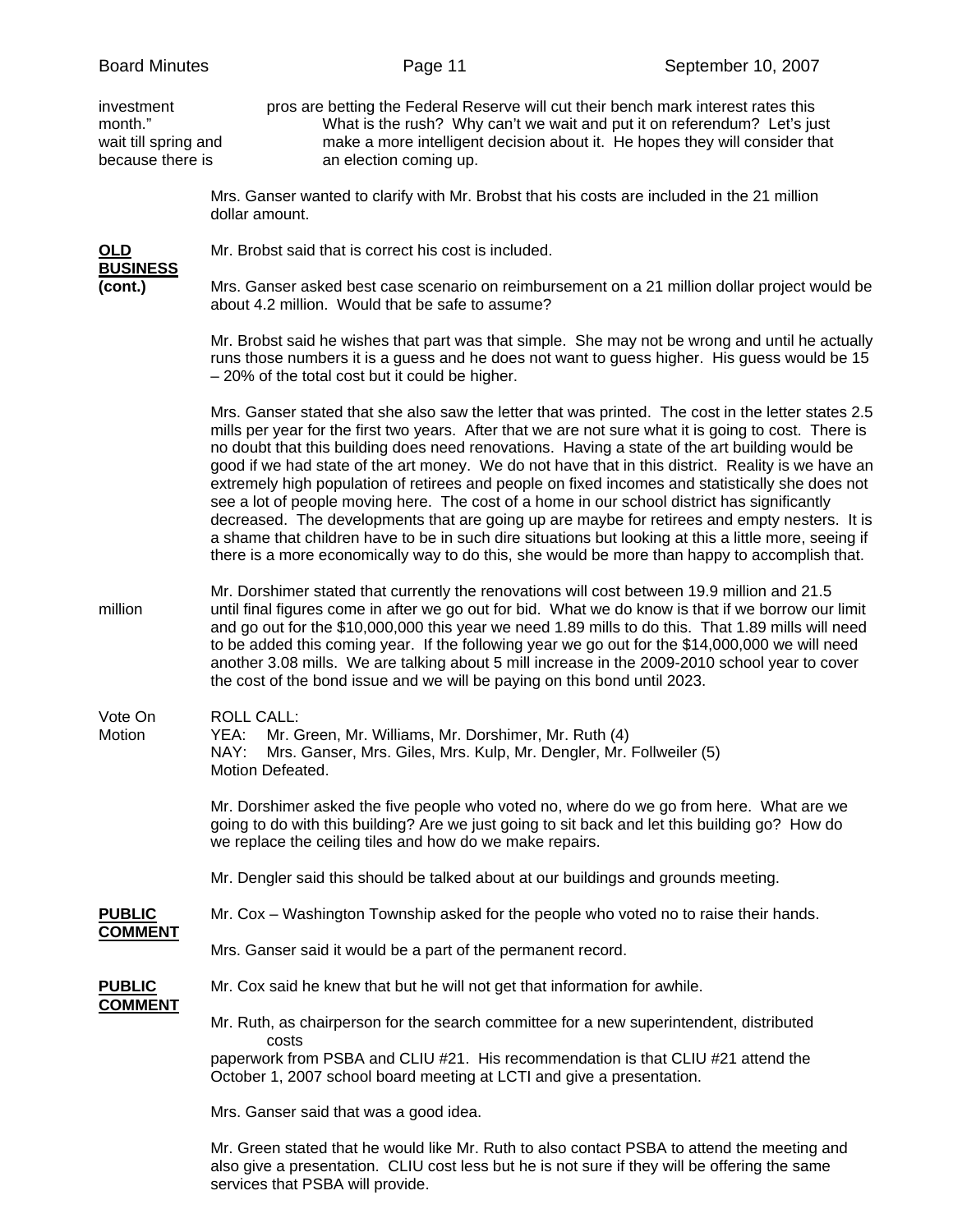| <b>FINANCIAL</b>                                             | Mrs. Ganser made a motion, which was seconded by Mr. Dengler, that the Board of Education<br>approves the following financial items:                                                                                                                                                                                                                                                                                                                                                                                                                                                                                                                                                                                                                                                                                                |
|--------------------------------------------------------------|-------------------------------------------------------------------------------------------------------------------------------------------------------------------------------------------------------------------------------------------------------------------------------------------------------------------------------------------------------------------------------------------------------------------------------------------------------------------------------------------------------------------------------------------------------------------------------------------------------------------------------------------------------------------------------------------------------------------------------------------------------------------------------------------------------------------------------------|
| Financial<br>Reports                                         | Approve the Following Financial Reports:                                                                                                                                                                                                                                                                                                                                                                                                                                                                                                                                                                                                                                                                                                                                                                                            |
| <b>FINANCIAL</b><br>(cont.)                                  | General Fund month of August<br>Athletic Fund month of August<br>Capital Reserve month of August<br>Cafeteria Fund month of August                                                                                                                                                                                                                                                                                                                                                                                                                                                                                                                                                                                                                                                                                                  |
| Payment of<br><b>Bills</b>                                   | Approve the Following List of Bills:                                                                                                                                                                                                                                                                                                                                                                                                                                                                                                                                                                                                                                                                                                                                                                                                |
|                                                              | General Fund months of August and September<br>Capital Project Fund for month of August and September<br>Cafeteria Fund month of August<br>Athletic Fund month of August                                                                                                                                                                                                                                                                                                                                                                                                                                                                                                                                                                                                                                                            |
| School<br>for                                                | Approve to appoint Dr. Harry Schleifer of Professional Dental Associates as the school dentist                                                                                                                                                                                                                                                                                                                                                                                                                                                                                                                                                                                                                                                                                                                                      |
| Dentist                                                      | the 2007-2008 school year at the quoted fee of \$1.00 per dental exam needed.                                                                                                                                                                                                                                                                                                                                                                                                                                                                                                                                                                                                                                                                                                                                                       |
| School<br>as                                                 | Approve to appoint Dr. Nicole Sully and Dr. Amy Steigerwalt of Parkland Family Health Center                                                                                                                                                                                                                                                                                                                                                                                                                                                                                                                                                                                                                                                                                                                                        |
| Physician                                                    | school physicians for the 2007-2008 school year. The fee for grade level physicals will be<br>\$20.00 per physical needed. Consultant services will be provided at no charge.                                                                                                                                                                                                                                                                                                                                                                                                                                                                                                                                                                                                                                                       |
| Pennsylvania<br>Trust<br>Agreement                           | Authorize administration to enter into an agreement with Pennsylvania Trust for the provision of<br>GASB 45 Valuation Services. The valuation will be performed by Conrad Siegel Actuaries at a<br>cost not to exceed \$7,000.                                                                                                                                                                                                                                                                                                                                                                                                                                                                                                                                                                                                      |
|                                                              | YEA:<br>Mr. Dengler, Mr. Dorshimer, Mr. Follweiler, Mrs. Ganser, Mrs. Giles, Mr. Green,<br>Mrs. Kulp, Mr. Williams, Mr. Ruth (9)<br>NAY:<br>None (0)                                                                                                                                                                                                                                                                                                                                                                                                                                                                                                                                                                                                                                                                                |
| INFOR-<br><b>MATION</b>                                      | Minutes of the Borough of Slatington Parks & Recreation Commission meeting held on August<br>20, 2007 were distributed.                                                                                                                                                                                                                                                                                                                                                                                                                                                                                                                                                                                                                                                                                                             |
|                                                              | Minutes of the Lehigh Carbon Community College Board of Trustees meeting held on August 2,<br>2007 were distributed.                                                                                                                                                                                                                                                                                                                                                                                                                                                                                                                                                                                                                                                                                                                |
| <b>RECOG-</b><br><b>NITION</b><br><u>OF</u><br><b>GUESTS</b> | Chip Klocek – Washington Township said that as members of the Board they can sit up there<br>and preach about saving money but they have and obligation to the children of this district.<br>There are real issues with this building. He does not have any authority to make any offers<br>or proposals but he is going to throw one out there for the Board to consider. This building still<br>needs to be fixed. We need to find the solution. You have kids being taught in the hallway. You<br>have a building that is a natural disaster waiting to happen if you have an intruder. Let's take the<br>Slatington Option #2 and get the renovation done. It is a compromise. It will not solve all the<br>issues but we need to do something for the kids of this community and it is your obligation to<br>make that happen. |
| <b>PUBLIC</b><br><u>COMMENT</u>                              | Shawn Green - Peters Elementary Teacher his wife is a special education teacher at Slatington<br>Elementary. He would like to invite Board members to come to the building and see what is<br>going on in the building. He is really concerned that his wife is teaching 18 special education<br>students in a closet area.                                                                                                                                                                                                                                                                                                                                                                                                                                                                                                         |
| <b>PUBLIC</b><br><b>COMMENT</b>                              | Lorriane Marsh - Slatington Borough why don't you ask contractors within Northern Lehigh to do<br>the work because that way the money comes right back to us. The money stays in Northern<br>Lehigh with the people that have to pay the taxes here.                                                                                                                                                                                                                                                                                                                                                                                                                                                                                                                                                                                |